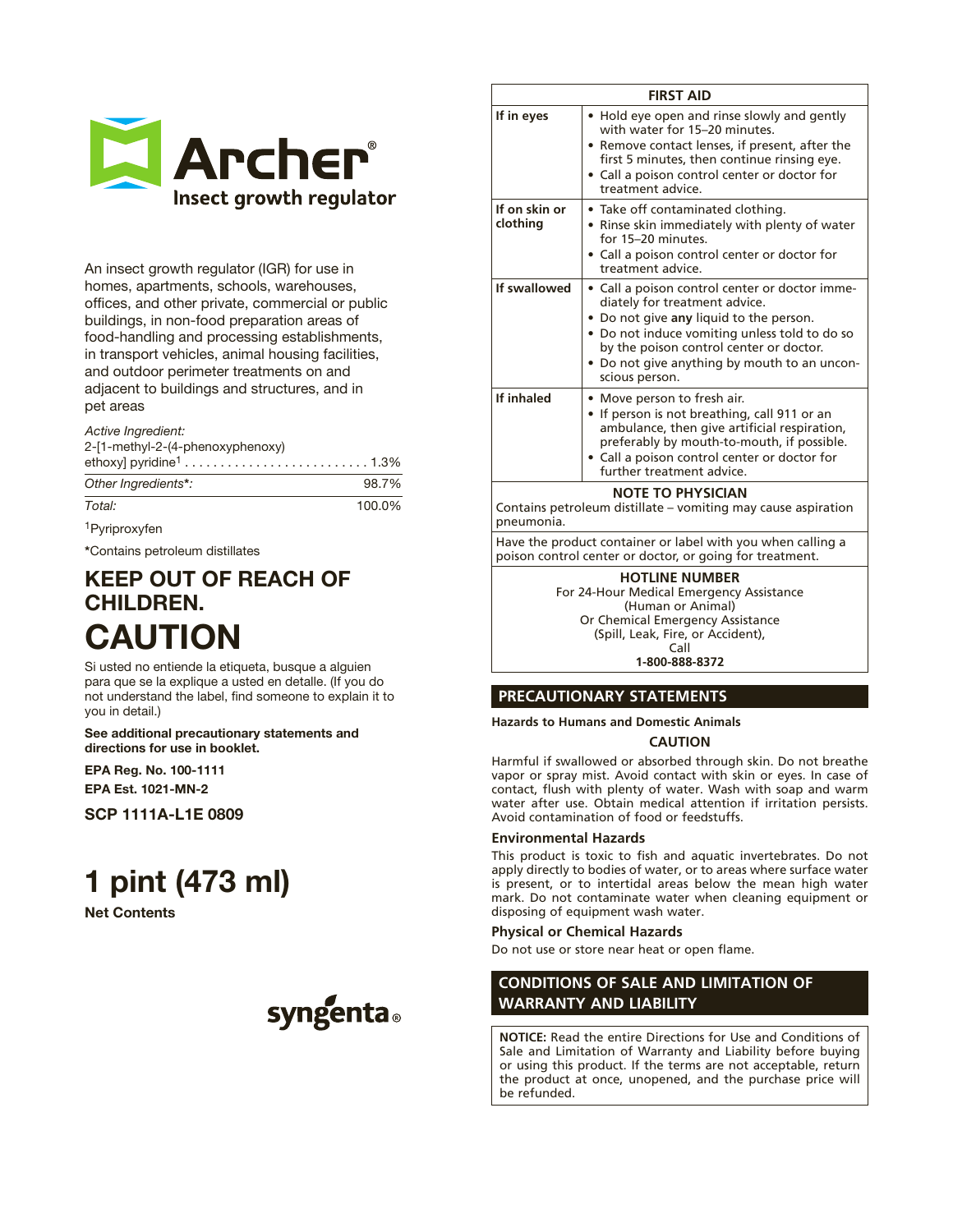SYNGENTA warrants that this product conforms to the chemical description on the label and is reasonably fit for the purposes stated in the Directions for Use, when used in accordance with directions under normal use conditions. This warranty does not extend to the use of the product contrary to label instructions, or under abnormal conditions or under conditions not reasonably foreseeable to or beyond the control of Seller or SYNGENTA, and Buyer and User assume the risk of any such use. SYNGENTA MAKES NO WARRANTIES OF MERCHANTABILITY OR OF FITNESS FOR A PARTICULAR PURPOSE NOR ANY OTHER EXPRESS OR IMPLIED WARRANTY EXCEPT AS STATED ABOVE.

In no event shall SYNGENTA or Seller be liable for any incidental, consequential or special damages resulting from the use or handling of this product. **THE EXCLUSIVE REMEDY OF THE USER OR BUYER, AND THE EXCLUSIVE LIABILITY OF SYNGENTA AND SELLER FOR ANY AND ALL CLAIMS, LOSSES, INJURIES OR DAMAGES (INCLUDING CLAIMS BASED ON BREACH OF WARRANTY, CONTRACT, NEGLIGENCE, TORT, STRICT LIABILITY OR OTHERWISE) RESULTING FROM THE USE OR HANDLING OF THIS PRODUCT, SHALL BE THE RETURN OF THE PURCHASE PRICE OF THE PRODUCT OR, AT THE ELECTION OF SYNGENTA OR SELLER, THE REPLACEMENT OF THE PRODUCT.**

SYNGENTA and Seller offer this product, and Buyer and User accept it, subject to the foregoing Conditions of Sale and Limitation of Warranty and Liability, which may not be modified except by written agreement signed by a duly authorized representative of SYNGENTA.

# **DIRECTIONS FOR USE**

It is a violation of Federal law to use this product in a manner inconsistent with its labeling.

Read all precautions and use directions completely before use.

**FAILURE TO FOLLOW THE DIRECTIONS FOR USE AND PRECAUTIONS ON THIS LABEL MAY RESULT IN POOR INSECT CONTROL OR ILLEGAL RESIDUES.**

#### **GENERAL INFORMATION**

For best results, follow directions for specific use areas. Do not use this product in or on electrical equipment due to possibility of shock hazard. Avoid excessive wetting of carpet, draperies, and furniture. Always test in a hidden area prior to use, as some natural and synthetic fibers may be adversely affected by any liquid product.

The active ingredient in Archer Insect Growth Regulator is pyriproxyfen, an insect growth regulator (juvenile hormone mimic). Archer Insect Growth Regulator acts similarly to insect growth hormones that occur naturally in insects and acts on the immature life stages of the target insect, preventing the adult from developing. In some species, such as fleas and flies, Archer Insect Growth Regulator also has activity on adult insects by affecting the reproductive organs.

Archer Insect Growth Regulator will control cockroaches, fleas, ants, litter beetles, crickets, ticks, and flying insect pests in and around homes, apartments, non-food storage and preparation areas of agricultural, industrial, institutional and commercial buildings, and transport vehicles. Archer Insect Growth Regulator may be used to create outside treated perimeter areas around structures with treatments to soil, mulch, perimeter landscape plantings or grass to prevent indoor invasion by listed pest species.

Archer may not be applied directly to raw agriculture, food/feed commodities in warehouses, or transportation vehicles, but may be applied in storage areas where food items are sealed, such as bottled, boxed, or canned items, so that food contact is not anticipated.

#### **General Use Precautions**

- Do not apply to occupied aircraft cabins.
- Do not allow adults, children, or pets to contact treated surfaces until area treated has completely dried.

Specific areas where treatments may be made include but are not limited to the areas listed below:

**Examples of Specific Treatment Areas Include (but are not limited to):** aircraft (cargo areas only), animal quarters, animal research facilities, apartments, attics, barns, bathrooms, basements, bedrooms, buses, cabinets, cabins, cargo holds, carpets, livestock housing (unoccupied), closets, commercial buildings, condominiums, crawl spaces, decks, dens, dog houses, dog kennels, dormitories, draperies, factories, floors, funeral parlors, garages, garbage cans, gazebos, homes, hospitals, hotels, industrial plants, institutions, jails, kennels, lawns, living rooms, locker rooms, mobile homes, motels, mulch, nursing homes, office buildings, outdoor pet or animal runs or enclosures, patios, perimeter landscape plantings, pet bedding, pet carriers, pet grooming parlors, pet living/sleeping areas, pet stores, porches, poultry houses (unoccupied), prisons, public buildings, railroad cars, recreation vehicles, rugs, schools and child care centers, ships, soil, storage areas, swine facilities (unoccupied), theaters, townhouses, trailers, trains, transport vehicles, upholstered furniture, utility rooms, veterinaries, warehouses, washrooms and yards.

#### **Archer Insect Growth Regulator is an emulsifiable concentrate.**

- Use of Archer Insect Growth Regulator provides a single IGR that provides effective control of cockroaches, fleas, ticks, ants, carpet and litter beetles, and flying insects by preventing the development of juvenile pest stages.
- Archer Insect Growth Regulator can be used as part of an integrated pest management (IPM) program, in combination with other insecticides or alone, and as an aid to prevent the development of insecticide resistance.
- Archer Insect Growth Regulator is photostable for up to 14 days, delivering effective residual control of outdoor pests such as fleas and cockroaches, even in areas with direct sunlight.
- Archer Insect Growth Regulator does not cause stain or odor when used as directed.
- When used as directed, Archer Insect Growth Regulator retains activity against pre-adult fleas for up to 7 months, and against pre-adult cockroaches for up to 6 months.
- Reduces egg production in house flies and prevents larval development into adults.

# **MIXING PROCEDURE**

Archer Insect Growth Regulator is intended to be mixed with water and applied with application equipment, such as handheld, backpack, or power spray equipment. Prepare an application dilution by adding 1-2 oz/gal of water according to the rate recommendation for the target pest as given above.

- 1. Fill applicator container 1/2 full with water.
- 2. Add the amount of Archer Insect Growth Regulator to container as recommended in the rate table.
- 3. Shake, stir, or agitate.
- 4. Fill applicator tank with water to final volume recommended in rate table.
- 5. Shake, stir, or agitate again.
- 6. To assure the highest quality control, prepared dilutions should be used within 24 hours and should be shaken, stirred, or agitated again if diluted material is not used for several hours.

#### **Treatments in Combination with an Adulticide**

Archer Insect Growth Regulator may be combined with other insecticides to enhance control of adult insects, such as Demand® CS, Prelude®, or Demon® WP insecticides. The combination provides for immediate control of adult fleas, cockroaches, crickets, and flying insects, while inhibiting the development of the immature stages of the pest insect. This application should conform to use precautions and use directions for both products.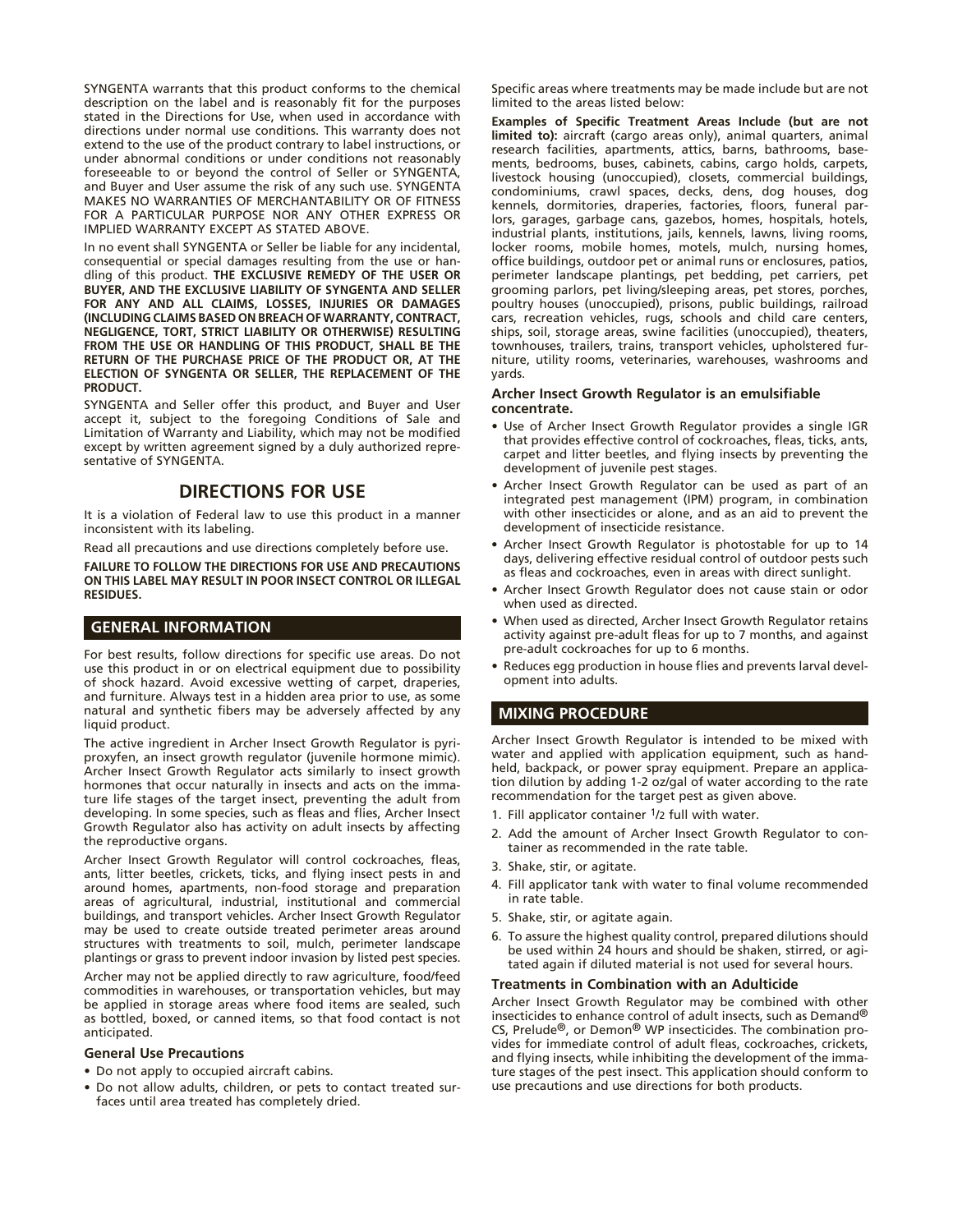# **APPLICATION PROCEDURES**

Archer Insect Growth Regulator should be mixed in water, utilizing the marked increments on the squeeze-and-pour bottle according to the following rates. For "crack-and-crevice" and "spot" treatment, follow the rate per gal of water**\***. For "area" and "general surface" treatment, follow the rate per unit area\*\* to ensure good coverage.

| Pest                                                                                                      | *Amount of<br>Archer per<br>gal of water | **Amount of<br><b>Archer per</b><br>unit area | <b>Comments</b>                                                                                                                                              |
|-----------------------------------------------------------------------------------------------------------|------------------------------------------|-----------------------------------------------|--------------------------------------------------------------------------------------------------------------------------------------------------------------|
| Ants                                                                                                      | 2 fl oz/gal<br>$(0.02\%)$                | $2$ fl oz/<br>1.000 sa ft.                    | Apply to nesting and<br>traveled areas.                                                                                                                      |
| Cockroaches.<br>crickets                                                                                  | 2 fl oz/gal<br>$(0.02\%)$                | $2$ fl $0z$<br>1,000 sq ft                    | Increase carrier (water)<br>volume as necessary for<br>good surface wetting (e.g.,<br>in mulch) along exterior<br>walls.                                     |
| Fleas, ticks <sup>1</sup> ,<br>carpet beetles                                                             | 1 fl oz/gal<br>$(0.01\%)$                | $1$ fl oz/<br>$1,500$ sq ft                   | Increase carrier (water)<br>volume as necessary for<br>penetration of dense<br>materials, e.g., thick carpet<br>and vegetation along<br>exterior walls.      |
| Flying insects:<br>(Flies, gnats,<br>midges,<br>mosquitoes,<br>and moths)                                 | 1 fl oz/gal<br>$(0.01\%)$                | $1$ fl oz/<br>1,500 sq ft                     | Wet surfaces used for<br>resting and breeding.                                                                                                               |
| Litter beetles:<br>(Dermestids,<br>darkling, hide <sup>2</sup> ,<br>and carrion<br>beetles <sup>2</sup> ) | 1 fl oz/gal<br>$(0.01\%)$                | 1 fl $\alpha z$ /<br>1,500 sq ft              | Wet surfaces used for rest-<br>ing and breeding. Increase<br>carrier (water) volume<br>as necessary for penetra-<br>tion of litter and bedding<br>materials. |

#### **Recommended Application Rates**

Common units of measure:  $1 oz = 28 mL$ ;  $1 pt = 16 oz$ ;  $1 gal =$ 3.8 L.

1In CA, only for use on Lone Star ticks.

2Not approved for use in CA.

#### **CONTROL OF FLEAS, TICKS, AND CARPET BEETLES**

Archer Insect Growth Regulator acts on immature stages of fleas, ticks, and beetles to prevent the development of adults. Archer Insect Growth Regulator causes a gradual reduction and ultimate elimination of the pest population by breaking the reproductive cycle by stopping the development of immature pest stages. Archer Insect Growth Regulator prevents the laying of viable eggs, affects the molting of flea larvae, and prevents normal pupae development into adult fleas. Archer Insect Growth Regulator can sterilize adult female fleas, and can control adults by disruption of the reproductive organs.

If a high population of adult fleas, ticks, or carpet beetles is present, the use of an adulticide may be necessary for immediate control. Archer Insect Growth Regulator may be combined with flea adulticides such as Prelude insecticide indoors, or Demand CS, or Demon WP insecticide products outdoors. Archer Insect Growth Regulator complements the rapid activity of an adulticide by providing long-term control of pre-adult fleas for up to 7 months before they develop into biting adults. This application should conform to use precautions and directions for both products.

Flea and tick control on pets is important in the prevention of the introduction of adult fleas. Pets should be treated with an EPA-registered on-animal insecticide, or an effective flea powder, spray, dip, shampoo, or systemic (oral) product, as part of a complete flea control program in conjunction with the application of Archer Insect Growth Regulator or Archer/adulticide combinations.

Archer Insect Growth Regulator can be used prior to the flea and tick season. Application of Archer Insect Growth Regulator in areas where pets and other animals are known to frequent, and where previous infestations have been known to occur, will prevent the emergence of adult ticks and fleas by affecting immature stages. This early usage could reduce the need for conventional insecticides when used alone as directed. Treatment of these areas before the fleas become biting and reproductive adults will aid in reducing developing populations.

#### **Treatments to Interior Areas and Surfaces**

Apply dilution of Archer Insect Growth Regulator at the rate of 1 gal/1,500 sq ft of surface area, or in sufficient volume to achieve adequate coverage. Treat all areas that may harbor fleas, ticks, or carpet beetles, including carpets, furniture, pet sleeping areas, and throw rugs. Treat under cushions of upholstered furniture and where pets may rest.

- Prior to treatment, carpets, draperies, upholstered furniture, pet bedding or resting areas, and closets should be vacuumed thoroughly and the vacuum cleaner bag disposed of in an outdoor trash receptacle.
- If needed, repeat treatments with Archer Insect Growth Regulator may be made 21 days after previous treatment.

#### **Treatments to Perimeter Areas and Surfaces**

To help prevent interior flea and tick infestations, make an outdoor perimeter treatment in a band 6-10 ft wide adjacent to the foundation wall of residential and non-residential buildings, animal runs, and areas where the animals rest. Applications to those areas that are most frequented by pets will be most successful. Apply Archer Insect Growth Regulator inside and within a 2-4 ft banded area next to kennels and doghouses. Treatment of these areas will control the development of ticks and pre-adult fleas from becoming biting and reproductive adult fleas. Apply at the recommended rate to 1,500 sq ft in sufficient water to obtain good coverage. Apply directly to building, resting areas, walls, floor, animal bedding and run areas.

- If needed, repeat treatments with Archer Insect Growth Regulator may be made 14 days after last treatment, or if heavy rainfall occurs, repeat as necessary.
- Remove animals before applying and do not return animals to treated areas until area treated has completely dried.

When making an application to vinyl siding, treat a small area and allow it to dry. Some types of vinyl siding, particularly if aged or weathered, may show some staining after application of an emulsifiable concentrate product.

#### **CONTROL OF COCKROACHES (German, Asian, and Brown Banded) AND CRICKETS**

Archer Insect Growth Regulator acts on the nymph stages of cockroaches and crickets, preventing them from developing into adults. Repeated (weekly, monthly, or quarterly) applications of Archer Insect Growth Regulator or Archer/adulticide combination will result in the development of cockroaches with twisted wings due to the IGR effects of Archer Insect Growth Regulator -- these cockroaches are unable to reproduce. The unique properties of Archer Insect Growth Regulator can break the breeding cycle of the cockroach population, when used as directed.

If a high population of adult cockroaches is present, the use of an adulticide insecticide such as Demand CS or Demon WP insecticides may be necessary for immediate control. Archer Insect Growth Regulator complements the rapid activity of Demand CS, or Demon WP insecticides by providing long term (up to 6 months) control of cockroach nymphs before they become reproductive adults. Using Archer Insect Growth Regulator in combination with cockroach adulticides is also a useful strategy to minimize the development of resistance in the German cockroach. This application should conform to accepted use precautions and directions for both products. Use Archer Insect Growth Regulator at application rates specified above.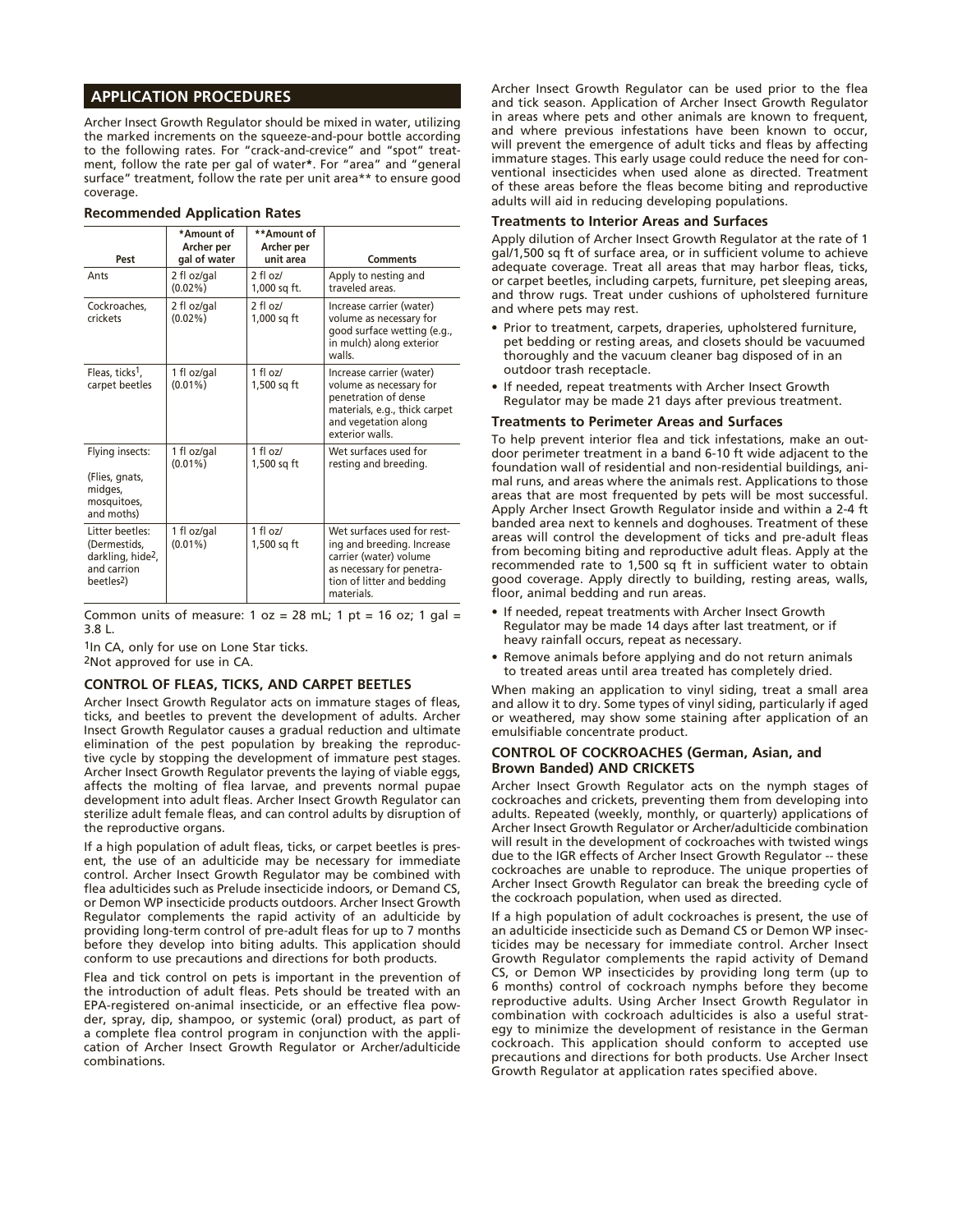#### **Treatments to Interior Areas and Surfaces**

Apply dilution of Archer Insect Growth Regulator at the rate of 1 gal/1,000 sq ft of surface area as a spot treatment, surface application, or crack-and-crevice application. Special attention should be paid to typical hiding places such as along and behind baseboards, beneath sinks, behind and beneath stoves, refrigerators, and cabinets. Apply to cracks and crevices, around garbage cans, cabinets, along the outside of baseboards, door and window sills, door and window frames and floors, around and on drains, pipes, plumbing, behind bookcases, storage and other utility installation areas, storage areas, infested furniture, and the inside of cabinets and closets.

- Treat voids where pests can hide and similar areas.
- Repeat every 3 months or more frequently as necessary.

#### **Treatments to Perimeter Areas and Surfaces**

Apply dilution of Archer Insect Growth Regulator in a band 6-10 ft wide adjacent to the foundation wall of the structure, and apply to a height of 2-3 ft on the foundation where pests may be active or may find entrance. Apply as a residual application around window frames, doors, garage doors, patios, carports, shutters, around garbage areas and other areas, where cockroaches may congregate.

• If needed, repeat treatments with Archer Insect Growth Regulator may be made 14 days after previous treatment, or if heavy rainfall occurs, repeat as necessary.

#### **Treatments in and around Warehouses**

Archer Insect Growth Regulator may be applied as a general surface, fog, aerosol, spot, or crack-and-crevice treatment in nonfood storage warehouses or in warehouses where stored food items are limited solely to sealed, impervious packaging, such as bottled or canned items, so that food contact is not anticipated. Apply to all areas that may harbor pests, including under and between pallets. Warehouses used to store raw or cured tobacco may only be treated when empty and may only be used to store tobacco again when treatments have completely dried.

#### **Treatments in Food-Handling Establishments (Places other than private residences in which food is held, processed, prepared, or served)**

#### **Nonfood Areas**

Archer Insect Growth Regulator may be used to treat nonfood areas. Nonfood areas include areas such as garbage rooms, lavatories, floor drains (to sewers), entries and vestibules, offices, locker rooms, machine rooms, boiler rooms, garages, mop closets, and storage (after canning or bottling).

#### **Food Areas**

Archer Insect Growth Regulator is not approved for application to food areas. Do not use in food areas of food-handling establishments, restaurants, or other areas where foods are commercially prepared or processed. May only be used in serving areas when facility is not in operation or food is not exposed. Serving areas are areas where prepared foods are served, such as dining rooms, but excluding areas where foods may be prepared or held. In the home, all food-processing surfaces and utensils should be covered during treatment or thoroughly washed before use. Food areas include areas for receiving, storage, packing (canning, bottling, wrapping, boxing), preparing, edible waste storage, and enclosed processing systems (mills, dairies, edible oils, syrups).

#### **CONTROL OF LITTER BEETLES (Such as Darkling, Hide, and Carrion Beetles)**

Archer Insect Growth Regulator can be applied to litter, such as in poultry houses infested with litter beetles, to break the life cycle of these insect pests. When used as directed, Archer Insect Growth Regulator will not harm beneficial insects in animal litter or bedding, such as predatory wasps. Make uniform application of Archer Insect Growth Regulator to litter at the rate of 1 oz. of Archer Insect Growth Regulator concentrate per 1,500 sq ft space in sufficient volume of water to thoroughly wet the litter. For effective prevention of beetle larvae in litter, remove animals from immediate treatment area and old litter. Surface treatments immediately after animals are removed and again just prior to new animal placement are most effective. Adult egg-laying beetles can be killed with an adulticide, such as Demand CS. Application of adulticides to walls and floors at cleanout, before reintroduction of animals, will suppress beetles that escaped earlier treatment and will help delay onset of future infestations. Pay attention to areas where beetles frequently occur, such as walls, supports, cages, stalls, and around feeders. Do not contaminate food, feed, or water.

Apply Archer Insect Growth Regulator uniformly at the rate of 1 oz per 1,500 sq ft to floor area and to walls, posts, and cage framing (birds grown in cages only). Application should also be made into cracks and crevices around insulation. Reapply after each growout or sanitization procedure. Indoor control can be enhanced by making perimeter treatments around the outside of building foundations to prevent immigrating adult beetles. Apply Archer Insect Growth Regulator or adulticide insecticides, or both, in a uniform band at least 1 ft up and 1-4 ft out from foundation. Maintaining a year-round treatment program will prevent background populations from reaching problem levels.

#### **CONTROL OF ANTS**

Apply Archer Insect Growth Regulator at the rate of 2 fl oz diluted in water per 1,000 sq ft to interior areas where ants are actively foraging, and in a band 6-10 ft wide adjacent to the foundation wall of the building. Apply to ant trials and areas where ants may gain entrance to the structure. Archer Insect Growth Regulator may be used in alternation or in a tank mix combination with an adulticide insecticide, such as Demand CS, Prelude, or Demon WP insecticides.

• If needed, repeat treatments with Archer Insect Growth Regulator may be made 14 days after previous treatment, or if heavy rainfall occurs, repeat as necessary.

#### **CONTROL OF FLYING INSECT PESTS (Such as Flies, Gnats, Midges, Mosquitoes, and Moths)**

#### **General Surface Treatments**

For control of House Flies, Stable Flies, Moths, Mosquitoes, Nuisance Flies (Gnats, Midges), and other similar flying insect pests such as those classified as Dipterous or Hymenopterous. Archer Insect Growth Regulator is similar to insect growth hormones that occur naturally in flies and other flying insects, having effects on both adult and juvenile stages. In house flies, Archer Insect Growth Regulator causes a decrease in the number and hatching of eggs laid by treated adults. Fly larvae (maggots) show physiological and functional defects leading to the inability to develop into normal adults. When used alone, Archer Insect Growth Regulator will result in a reduction in adult fly populations after 3-4 weeks, when previously hatched adult flies have died naturally.

Archer Insect Growth Regulator may be used for control of flying insect pests in those areas in, on, and around buildings as previously described under **General Information**. These areas include, but are not limited to residential, commercial, public, industrial, and agricultural buildings for the purposes of controlling general and occasional insect pests. Archer Insect Growth Regulator may be used to control nuisance flies, gnats, midges, and mosquitoes by application into moist breeding areas (potted plants, moist debris, or litter) or into areas holding standing water, such as gutters, drains, pools, and fountains.

- Do not apply directly to any natural bodies of water, such as ponds, lakes, streams, rivers, marshes, potholes, and estuaries.
- If needed, repeat treatments with Archer Insect Growth Regulator may be made 14 days after previous treatment, or if heavy rainfall occurs, repeat as necessary.

#### **Treatments in Combination with an Adulticide**

For knockdown and more rapid control of adult flying insect pests, or to control an influx of flies from untreated areas, use Archer Insect Growth Regulator in alternation or in a tank mix combination with an adulticide insecticide, such as Demand CS, or Demon WP insecticides. As an IPM strategy, combining or alternating Archer Insect Growth Regulator with other types of chemicals, such as pyrethroid or non-pyrethroid insecticides, can reduce or prevent the development of genetic resistance to these adulticide insecticides.